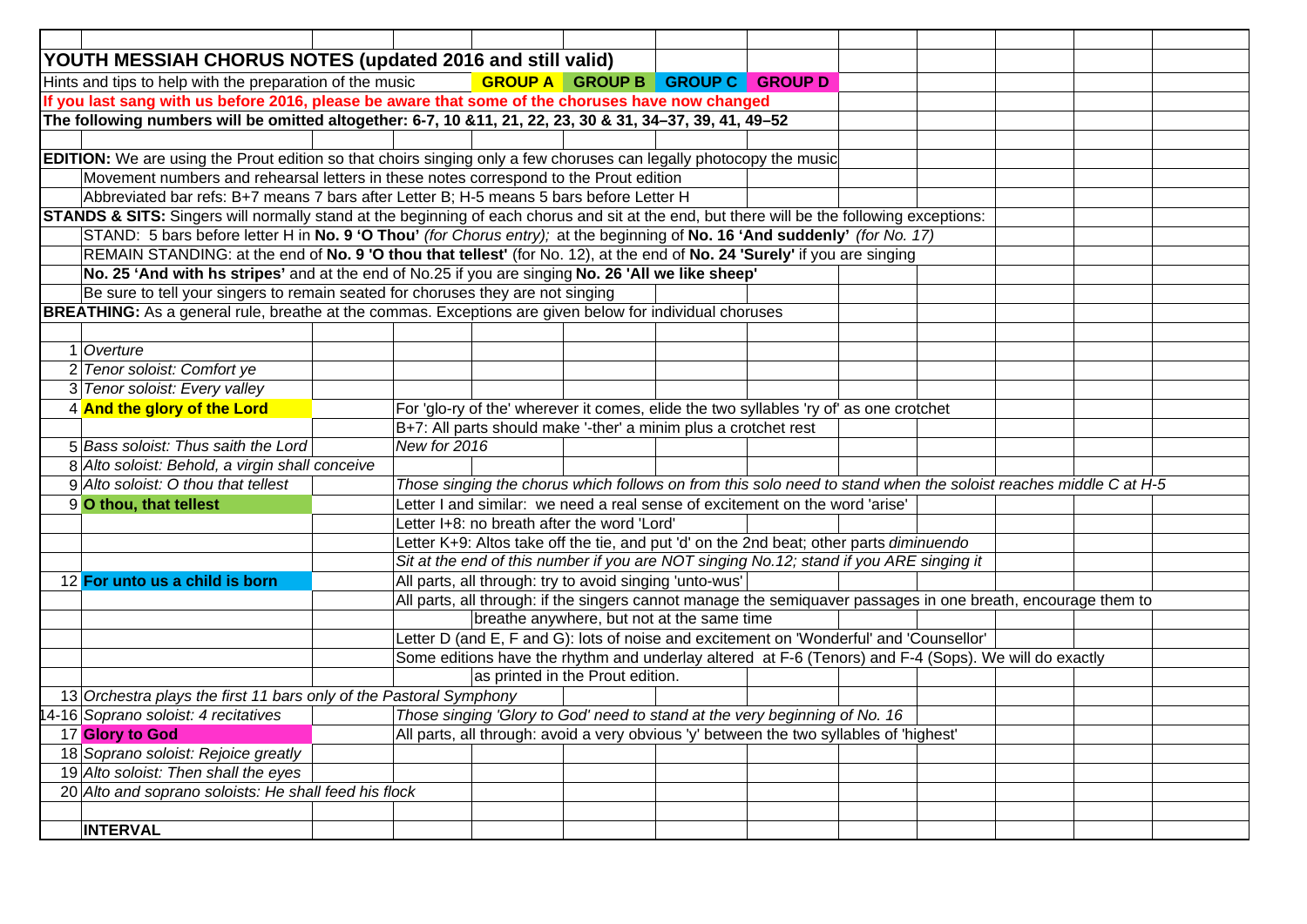| 22 Behold the Lamb of God-                     |                                                                                                                            | This chorus is no longer included                                                                                       |  |  |  |                                                                                              |  |  |  |
|------------------------------------------------|----------------------------------------------------------------------------------------------------------------------------|-------------------------------------------------------------------------------------------------------------------------|--|--|--|----------------------------------------------------------------------------------------------|--|--|--|
| 24 Surely he hath borne                        | All parts: at A-5, shorten the last crotchet to get a good firm entry on the next bar                                      |                                                                                                                         |  |  |  |                                                                                              |  |  |  |
|                                                | All parts, A+7 and A+8: make the words 'the chastisement' really forceful as if you were hitting something                 |                                                                                                                         |  |  |  |                                                                                              |  |  |  |
|                                                |                                                                                                                            |                                                                                                                         |  |  |  | Sit at the end of No. 24 if you are NOT singing no 25; remain standing if you ARE singing it |  |  |  |
| 25 And with his stripes                        |                                                                                                                            | This is not slow (minim $= c.114$ ). All parts: never breathe after the word 'stripes' (if the phrase is too long       |  |  |  |                                                                                              |  |  |  |
|                                                | then breathe somewhere during the word 'healed', but at a different time from your neighbour!)                             |                                                                                                                         |  |  |  |                                                                                              |  |  |  |
|                                                | Sopranos/tenors: the word underlay is altered from 7 bars from the end (see website downloads)                             |                                                                                                                         |  |  |  |                                                                                              |  |  |  |
| 26 All we like sheep                           | All parts, all through: 'we' and 'like' should be detached (but not a snatched staccato); 'sheep' is shortened to a quaver |                                                                                                                         |  |  |  |                                                                                              |  |  |  |
|                                                |                                                                                                                            | All parts: at the Adagio at G the music continues at the same speed as before, but then gradually slows down; watch!    |  |  |  |                                                                                              |  |  |  |
|                                                |                                                                                                                            | All parts: the dotted rhythm for 'and the Lord' should be really tight - 'the' slips in just before the bar-line        |  |  |  |                                                                                              |  |  |  |
|                                                |                                                                                                                            | All parts: 5 bars from the end you can breathe after 'Him', but don't breathe after 'us' before the final bar           |  |  |  |                                                                                              |  |  |  |
| 27 Tenor soloist: All they that seek him       |                                                                                                                            | If not already standing, stand before this solo if you are singing no. 28 (the chorus follows the solo without a break) |  |  |  |                                                                                              |  |  |  |
| 28 He trusted in God                           |                                                                                                                            | This is a very exciting chorus and should go fast! You are being scornful and mocking, so try to sound like that!       |  |  |  |                                                                                              |  |  |  |
|                                                | All parts, all through: make the words 'de-light in him' very short and punchy with a gap after the 't' in 'delight'       |                                                                                                                         |  |  |  |                                                                                              |  |  |  |
|                                                |                                                                                                                            | All parts: there is NO change of tempo for the last three bars - keep powering through!                                 |  |  |  |                                                                                              |  |  |  |
| 29 Tenor soloist: first 7 bars of Thy rebuke   | Bars 8-18 are cut                                                                                                          |                                                                                                                         |  |  |  |                                                                                              |  |  |  |
| 32 Tenor soloist: But thou didst not leave     |                                                                                                                            |                                                                                                                         |  |  |  |                                                                                              |  |  |  |
| 33 Lift up your heads                          | Sing this with plenty of bounce all the way through - don't sing legato!                                                   |                                                                                                                         |  |  |  |                                                                                              |  |  |  |
|                                                | All parts, all through: upbeats are all full quavers (as in the Prout edition)                                             |                                                                                                                         |  |  |  |                                                                                              |  |  |  |
|                                                |                                                                                                                            | All rhythms are as printed in the Prout edition                                                                         |  |  |  |                                                                                              |  |  |  |
|                                                |                                                                                                                            | All parts, all through: sing 'Who is THIS King of Glory' (not 'the' King of Glory)                                      |  |  |  |                                                                                              |  |  |  |
|                                                | Soprano divisi: if you have 12 or more sopranos/trebles, please divide them equally if possible. If you have only          |                                                                                                                         |  |  |  |                                                                                              |  |  |  |
|                                                | a few, choose either part but learn it really well so no-one is put off by hearing the other part                          |                                                                                                                         |  |  |  |                                                                                              |  |  |  |
|                                                |                                                                                                                            | From letter C onwards: keep the bounce going, and make all the quavers short (but not quite staccato). This applies     |  |  |  |                                                                                              |  |  |  |
|                                                |                                                                                                                            | especially to the basses at D-1                                                                                         |  |  |  |                                                                                              |  |  |  |
|                                                |                                                                                                                            | Watch the conductor carefully for the last 3 bars in case the tempo slows slightly                                      |  |  |  |                                                                                              |  |  |  |
| 38 Soprano soloist: How beautiful are the feet |                                                                                                                            |                                                                                                                         |  |  |  |                                                                                              |  |  |  |
| 40 Bass soloist: Why do the nations            |                                                                                                                            |                                                                                                                         |  |  |  |                                                                                              |  |  |  |
| 42 Tenor soloist: He that dwelleth in heaven   |                                                                                                                            |                                                                                                                         |  |  |  |                                                                                              |  |  |  |
| 43 Tenor soloist: Thou shalt break them        | At the end of No, 43 all stand for the Hallelujah Chorus                                                                   |                                                                                                                         |  |  |  |                                                                                              |  |  |  |
| 44 Hallelujah                                  | All parts, all through: please make a lot of noise, but give every rest its full value as the music needs the gaps to      |                                                                                                                         |  |  |  |                                                                                              |  |  |  |
|                                                | give it punch and drive                                                                                                    |                                                                                                                         |  |  |  |                                                                                              |  |  |  |
|                                                | All parts, at B and comparable: the phrase 'For the Lord God omnipotent reigneth' needs to be very smooth (in contrast     |                                                                                                                         |  |  |  |                                                                                              |  |  |  |
|                                                | to the Hallelujahs) but should still be loud                                                                               |                                                                                                                         |  |  |  |                                                                                              |  |  |  |
|                                                | All parts, from C for 4 bars: this is quieter, but you then need to burst back into life at C+4                            |                                                                                                                         |  |  |  |                                                                                              |  |  |  |
| 45 Soprano soloist: I know that my Redeemer    |                                                                                                                            | There is a big cut in this number, from the end of C+13 to G                                                            |  |  |  |                                                                                              |  |  |  |
| 46 Since by man came death                     | All parts: lots of contrast between the slow, soft sections and the fast, loud sections                                    |                                                                                                                         |  |  |  |                                                                                              |  |  |  |
|                                                | Sops & Basses: to avoid losing pitch in this chorus, Sops need to make the climbing semitones in the second phrase         |                                                                                                                         |  |  |  |                                                                                              |  |  |  |
|                                                | wide enough and Basses need to make their falling semitones small enough                                                   |                                                                                                                         |  |  |  |                                                                                              |  |  |  |
|                                                | Letter B, sops: the C sharp after the G needs to be really bright                                                          |                                                                                                                         |  |  |  |                                                                                              |  |  |  |